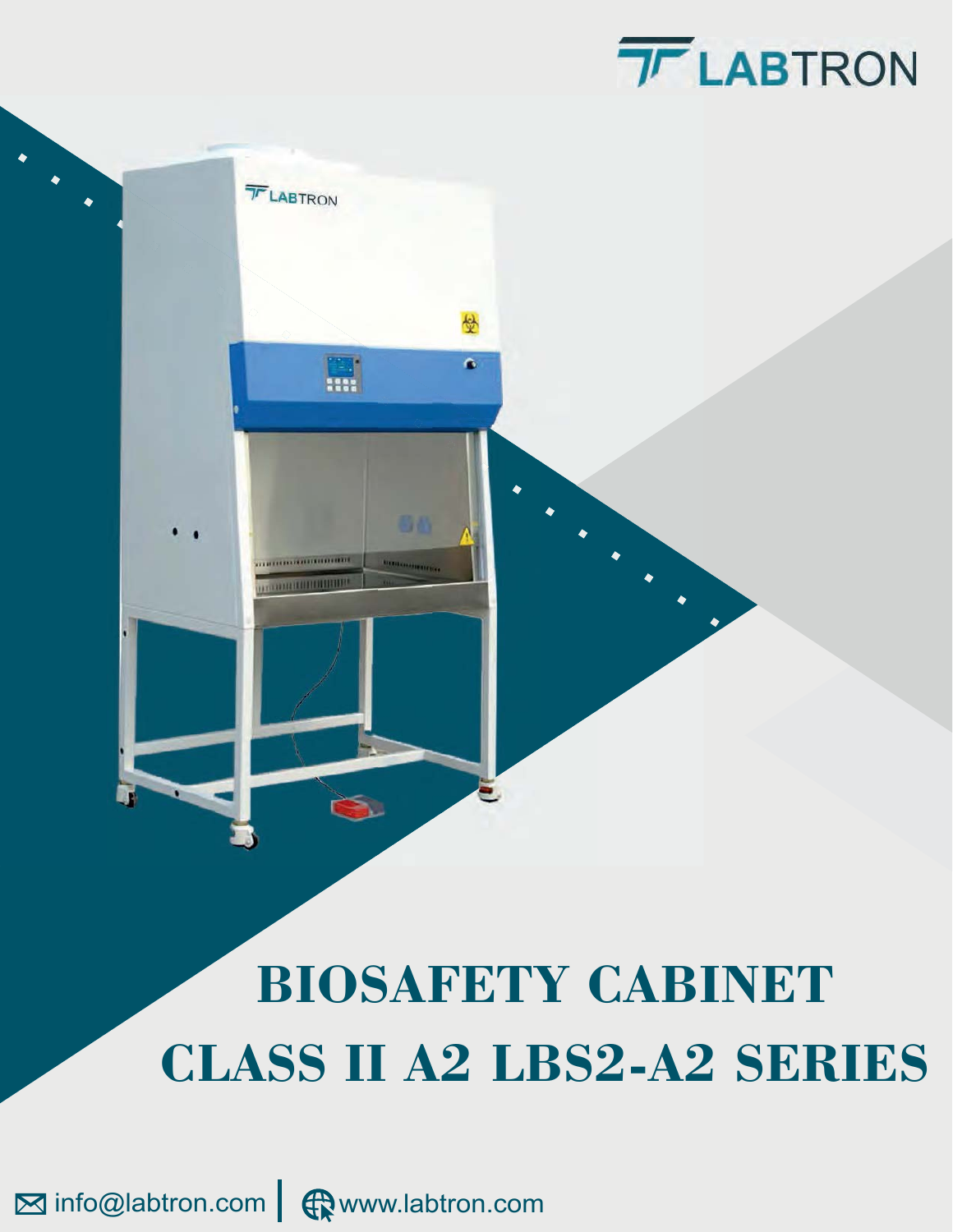# **BIOSAFETY CABINET CLASS II A2 LBS2-A2 SERIES**

Biosafety Cabinet Class II A2 LBS2-A20 offers maximum opening of 420 mm (17 inch) and tested opening of safety height 200 mm(8 inch). Designed with UV life indicator and HEPA filters of two, 99.999% efficient at 0.3 um. Built in with foot switch to avoid airflow turbulence caused by arm movement, motorized front window of two layered laminated toughened glass and anti UV, UV lamp for most efficient decontamination and remote control with all functions for easier and convenient operation. Features airflow system of 30% air exhaust and 70% air recirculation and three protection such as sample, environment and operator. Incorporated with interlock function for blower and front window, UV lamp and front window, UV lamp and blower and LED lamp.

Biosafety Cabinet Class II A2 LBS2-A21 is designed with UV life indicator and HEPA filters of two, 99.999 % efficient at 0.3 um. Offers maximum opening of 420 mm (17 inch) and tested opening of safety height 200 mm(8 inch). Incorporated with interlock function for blower and front window, UV lamp and front window, UV lamp and blower and LED lamp. Built in with foot switch to avoid airflow turbulence caused by arm movement, motorized front window of two layered laminated toughened glass and anti UV, UV lamp for most efficient decontamination and remote control with all functions for easier and convenient operation. Features airflow system of 30% air exhaust and 70% air recirculation and three protection such as sample, environment and operator.

Biosafety Cabinet Class II A2 LBS2-A22 is built in with foot switch to avoid airflow turbulence caused by arm movement, motorized front window of two layered laminated toughened glass and anti UV, UV lamp for most efficient decontamination and remote control with all functions for easier and convenient operation. Offers maximum opening of 500 mm (20 inch) and tested opening of safety height 200 mm(8 inch). Features airflow system of 30% air exhaust and 70% air recirculation and three protection such as sample, environment and operator. Incorporated with interlock function for blower and front window, UV lamp and front window, UV lamp and blower and LED lamp. Designed with UV life indicator and HEPA filters of two, 99.999 % efficient at 0.3 um.

Biosafety Cabinet Class II A2 LBS2-A23 offers maximum opening of 550 mm (22 inch) and tested opening of safety height 200 mm(8 inch). Incorporated with interlock function for blower and front window, UV lamp and front window, UV lamp and blower and LED lamp. Built in with foot switch to avoid airflow turbulence caused by arm movement, motorized front window of two layered laminated toughened glass and anti UV, UV lamp for most efficient decontamination and remote control with all functions for easier and convenient operation. Designed with UV life indicator and HEPA filters of two, 99.999 % efficient at 0.3 um. Features airflow system of 30% air exhaust and 70% air recirculation and three protection such as sample, environment and operator.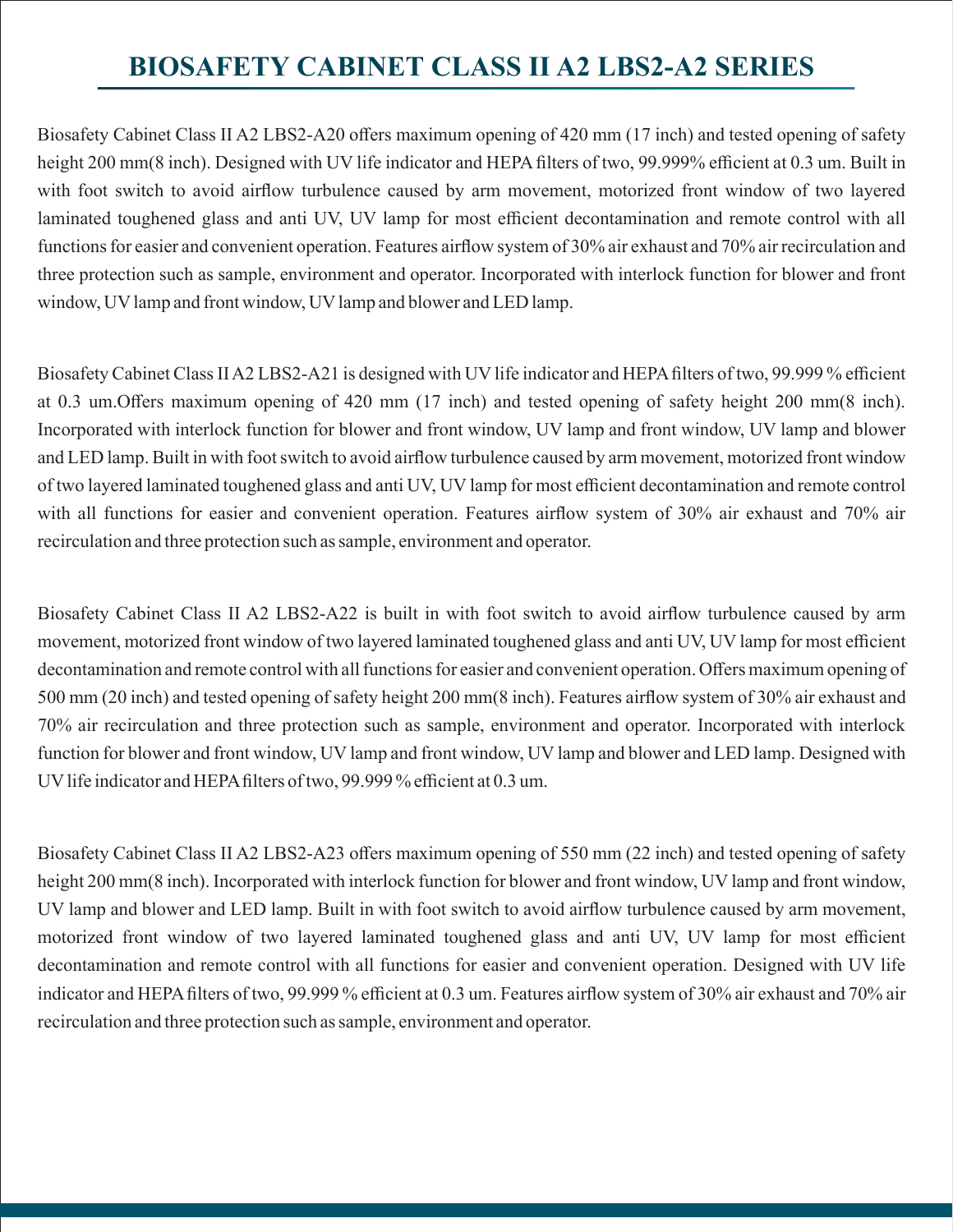#### **FEATURES**

- Managed and monitored by an integrated microprocessor controller  $\bullet$
- Large LCD digital display for ease of monitoring all safety parameters  $\bullet$
- Incorporated with memory function in case of power-failure  $\bullet$
- Work zone made up of 304 stainless steel  $\bullet$
- $\bullet$ Built in with time reserve function, automatic air speed adjustable with filter block and interlock function
- Integrated with visual and audible alarm for abnormal airflow velocity, filter replacement, front window at  $\bullet$ unsafe height
- Designed with universal caster with brake and leveling feet  $\bullet$
- Easy to use, operate and maintain
- Easy to clean, corrosion resistant, stainless steel lining  $\bullet$
- Incorporated with air vent (LBS2-A20 and LBS2-A22)  $\bullet$

#### **APPLICATIONS**

Biosafety Cabinet Class II A2 is widely used in pathology, research laboratories, universities, colleges and hospitals. It is suitable to use for microbiology research in absence of volatile, toxic chemicals and radionuclide.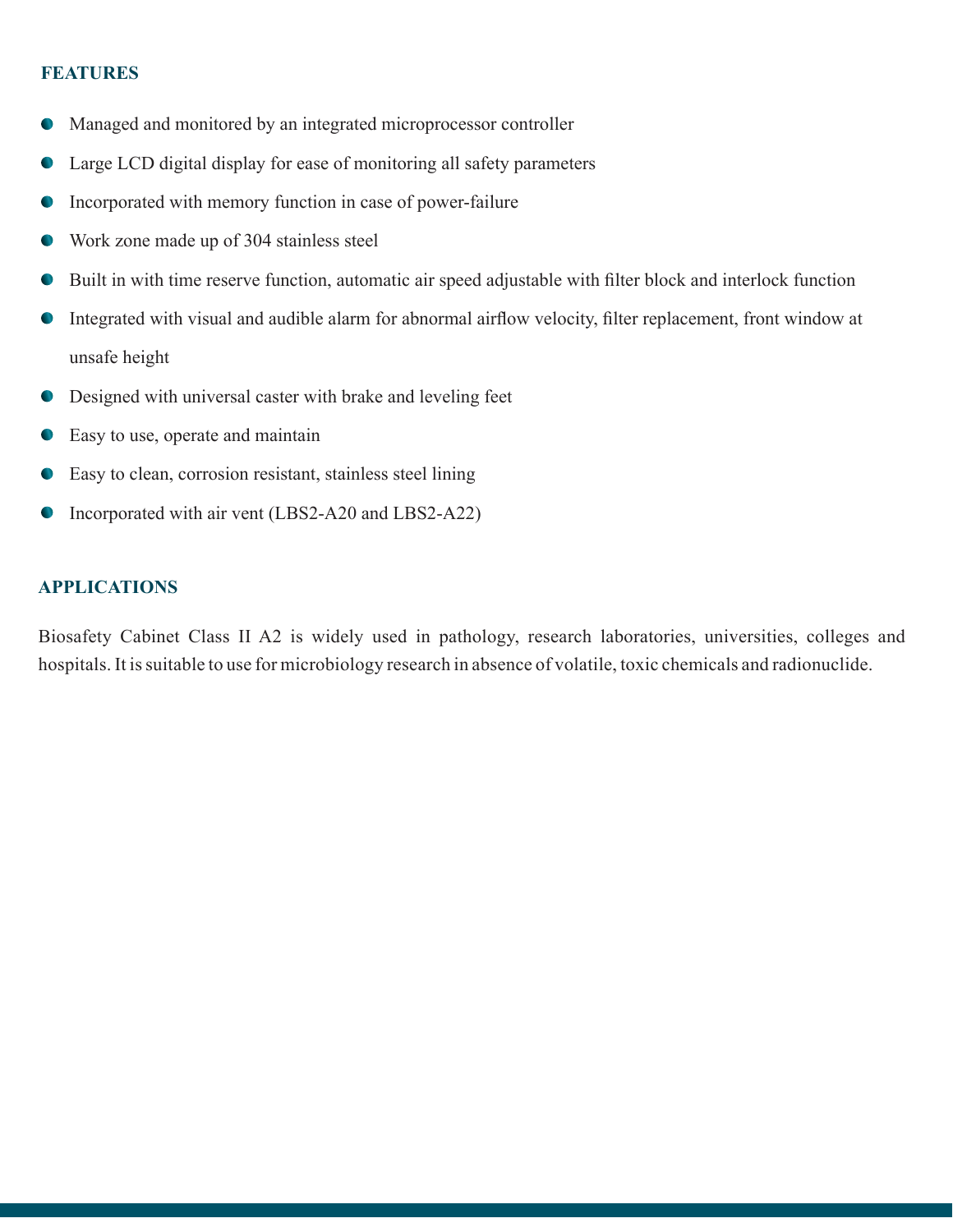## **SPECIFICATION**

| <b>Model No</b>           | <b>LBS2-A20</b>                                                                                                                                                                                       | <b>LBS2-A21</b>                                                                                                                                                                                       |
|---------------------------|-------------------------------------------------------------------------------------------------------------------------------------------------------------------------------------------------------|-------------------------------------------------------------------------------------------------------------------------------------------------------------------------------------------------------|
| <b>Tested Opening</b>     | Safety height of 200 mm (8 inch)                                                                                                                                                                      | Safety height of 200 mm (8 inch)                                                                                                                                                                      |
| <b>Maximum Opening</b>    | 420mm (17 inch)                                                                                                                                                                                       | 420mm (17 inch)                                                                                                                                                                                       |
| <b>Inflow Velocity</b>    | $0.53 \pm 0.025$ m/s                                                                                                                                                                                  | $0.53 \pm 0.025$ m/s                                                                                                                                                                                  |
| Down Flow Velocity        | $0.33 \pm 0.025$ m/s                                                                                                                                                                                  | $0.33 \pm 0.025$ m/s                                                                                                                                                                                  |
| <b>HEPA Filter</b>        | Two, 99.999% efficient at 0.3 um, filter life<br>indicator                                                                                                                                            | Two, 99.999% efficient at 0.3 um, filter life<br>indicator                                                                                                                                            |
| <b>Front Window</b>       | Motorized, two-layer laminated toughened<br>glass ≥ 5 mm, anti UV                                                                                                                                     | Motorized, two-layer laminated toughened<br>glass $\geq$ 5 mm, anti UV                                                                                                                                |
| <b>Noise</b>              | EN12469 ≤ 58 dB / NSF49 ≤ 61 dB                                                                                                                                                                       | EN12469 ≤ 58 dB / NSF49 ≤ 61 dB                                                                                                                                                                       |
| UV Lamp                   | 30 W×1 UV timer, UV life indicator, emission<br>of 253.7 nanometres for most efficient<br>decontamination                                                                                             | 30 W×1 UV timer, UV life indicator, emission<br>of 253.7 nanometres for most efficient<br>decontamination                                                                                             |
| <b>Illuminating Lamp</b>  | 12 W×2 LED Lamp                                                                                                                                                                                       | 12 W×2 LED Lamp                                                                                                                                                                                       |
| Illumination              | $\geq 1000$ Lux                                                                                                                                                                                       | $\geq 1000$ Lux                                                                                                                                                                                       |
| Consumption               | 760W                                                                                                                                                                                                  | 800W                                                                                                                                                                                                  |
| <b>Waterproof Sockets</b> | Two, total load of two sockets: 500W                                                                                                                                                                  | Two, total load of two sockets: 500W                                                                                                                                                                  |
| Display                   | CD display: exhaust filter and down flow filter<br>pressure, filter and UV lamp working time,<br>inflow and down flow velocity, filter life,<br>humidity and temperature, system working<br>time etc. | CD display: exhaust filter and down flow filter<br>pressure, filter and UV lamp working time,<br>inflow and down flow velocity, filter life,<br>humidity and temperature, system working<br>time etc. |
| <b>Control System</b>     | Microprocessor                                                                                                                                                                                        | Microprocessor                                                                                                                                                                                        |
| Airflow System            | 70% air recirculation, 30% air exhaust                                                                                                                                                                | 70% air recirculation, 30% air exhaust                                                                                                                                                                |
| Visual and audio<br>alarm | Filter replacement, front window at unsafe<br>height, abnormal airflow velocity                                                                                                                       | Filter replacement, front window at unsafe<br>height, abnormal airflow velocity                                                                                                                       |
|                           | Work Zone: 304 stainless steel                                                                                                                                                                        | Work Zone: 304 stainless steel                                                                                                                                                                        |
| Material                  | Main Body: Cold-rolled steel with anti-<br>bacteria powder coating                                                                                                                                    | Main Body: Cold-rolled steel with anti-<br>bacteria powder coating                                                                                                                                    |
| Work Surface Height       | 750mm                                                                                                                                                                                                 | 750mm                                                                                                                                                                                                 |
| Caster                    | Foot master caster                                                                                                                                                                                    | Foot master caster                                                                                                                                                                                    |
| Power Supply              | AC220 V ± 10%, 50/60 hz; 110 V ± 10%, 60 hz                                                                                                                                                           | AC220V±10%, 50/60 hz; 110V ± 10%, 60 hz                                                                                                                                                               |
| <b>Internal Size</b>      | 940×600×660 mm                                                                                                                                                                                        | 1150×600×660 mm                                                                                                                                                                                       |
| (W×D×H)                   |                                                                                                                                                                                                       |                                                                                                                                                                                                       |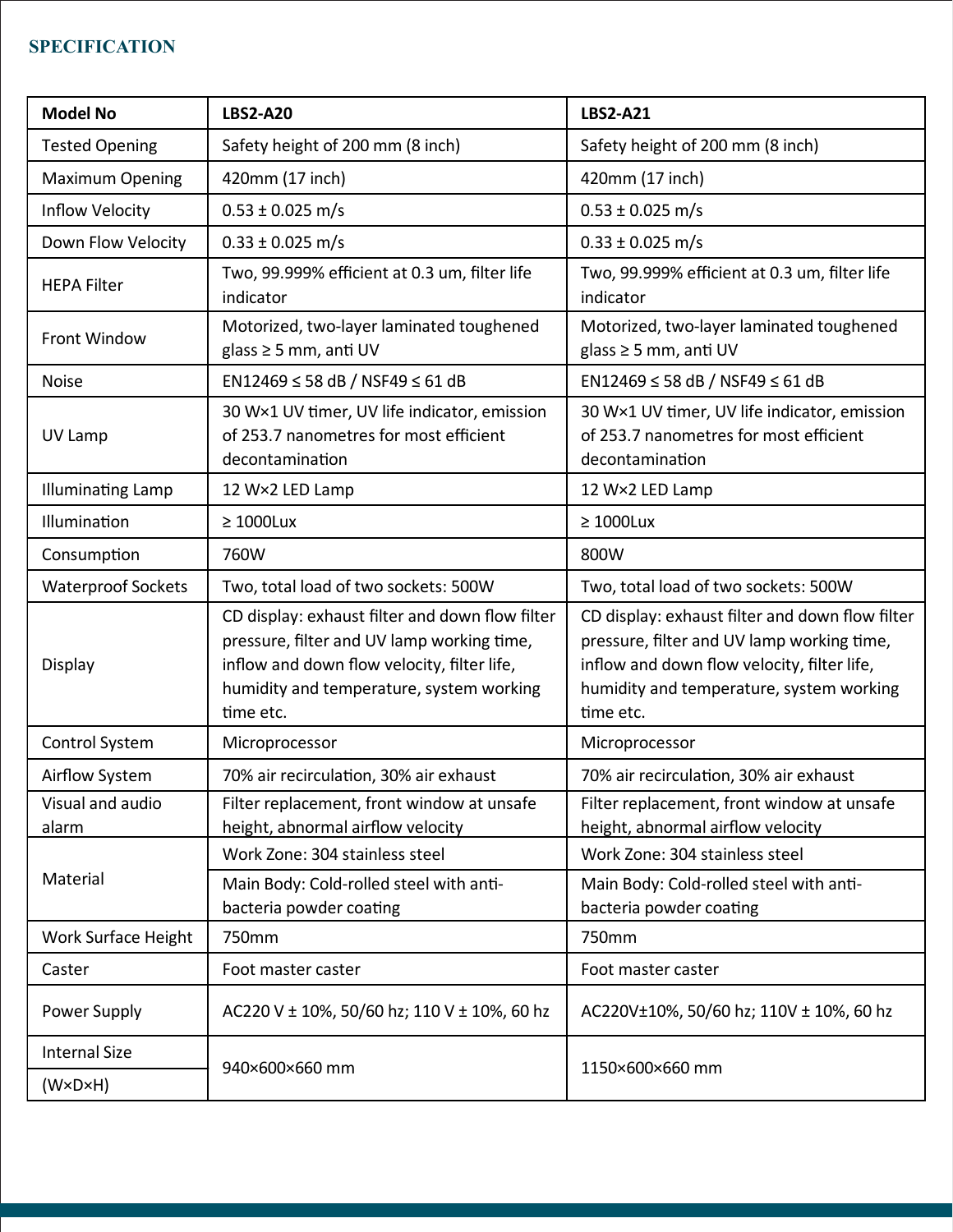| <b>External Size</b> | 1100×750×2250mm   | 1300×750×2250mm   |
|----------------------|-------------------|-------------------|
| (W×D×H)              |                   |                   |
| Package Size         | 1220×1000×1840 mm | 1460×1050×1800 mm |
| (W×D×H)              |                   |                   |
| Gross Weight         | 243kg             | 280 kg            |

| <b>Model No</b>           | <b>LBS2-A22</b>                                                                                                                                                                                       | <b>LBS2-A23</b>                                                                                                                                                                                       |
|---------------------------|-------------------------------------------------------------------------------------------------------------------------------------------------------------------------------------------------------|-------------------------------------------------------------------------------------------------------------------------------------------------------------------------------------------------------|
| <b>Tested Opening</b>     | Safety height of 200 mm (8 inch)                                                                                                                                                                      | Safety height of 200 mm (8 inch)                                                                                                                                                                      |
| <b>Maximum Opening</b>    | 500mm (20 inch)                                                                                                                                                                                       | 550mm (22 inch)                                                                                                                                                                                       |
| Inflow Velocity           | $0.53 \pm 0.025$ m/s                                                                                                                                                                                  | $0.53 \pm 0.025$ m/s                                                                                                                                                                                  |
| Down Flow Velocity        | $0.33 \pm 0.025$ m/s                                                                                                                                                                                  | $0.33 \pm 0.025$ m/s                                                                                                                                                                                  |
| <b>HEPA Filter</b>        | Two, 99.999 % efficient at 0.3 um, filter life<br>indicator                                                                                                                                           | Two, 99.999% efficient at 0.3 um, filter life<br>indicator                                                                                                                                            |
| Front Window              | Motorized, two-layer laminated toughened<br>glass $\geq$ 5 mm, anti UV                                                                                                                                | Motorized, two-layer laminated toughened<br>glass $\geq$ 5 mm, anti UV                                                                                                                                |
| <b>Noise</b>              | EN12469 ≤ 58 dB / NSF49 ≤ 61 dB                                                                                                                                                                       | EN12469 ≤ 58 dB / NSF49 ≤ 61 dB                                                                                                                                                                       |
| UV Lamp                   | 40 W×1 UV timer, UV life indicator, emission<br>of 253.7 nanometres for most efficient<br>decontamination                                                                                             | 40 W×1 UV timer, UV life indicator, emission<br>of 253.7 nanometres for most efficient<br>decontamination                                                                                             |
| <b>Illuminating Lamp</b>  | 16 W×2 LED Lamp                                                                                                                                                                                       | 16 W×2 LED Lamp                                                                                                                                                                                       |
| Illumination              | $\geq 1000$ Lux                                                                                                                                                                                       | $\geq 1000$ Lux                                                                                                                                                                                       |
| Consumption               | 900W                                                                                                                                                                                                  | 900W                                                                                                                                                                                                  |
| <b>Waterproof Sockets</b> | Two, total load of two sockets: 500W                                                                                                                                                                  | Two, total load of two sockets: 500W                                                                                                                                                                  |
| Display                   | CD display: exhaust filter and down flow filter<br>pressure, filter and UV lamp working time,<br>inflow and down flow velocity, filter life,<br>humidity and temperature, system working<br>time etc. | CD display: exhaust filter and down flow filter<br>pressure, filter and UV lamp working time,<br>inflow and down flow velocity, filter life,<br>humidity and temperature, system working<br>time etc. |
| Control System            | Microprocessor                                                                                                                                                                                        | Microprocessor                                                                                                                                                                                        |
| Airflow System            | 70% air recirculation, 30% air exhaust                                                                                                                                                                | 70% air recirculation, 30% air exhaust                                                                                                                                                                |
| Visual and audio<br>alarm | Filter replacement, front window at unsafe<br>height, abnormal airflow velocity                                                                                                                       | Filter replacement, front window at unsafe<br>height, abnormal airflow velocity                                                                                                                       |
| Material                  | Work Zone: 304 stainless steel                                                                                                                                                                        | Work Zone: 304 stainless steel                                                                                                                                                                        |
|                           | Main Body: Cold-rolled steel with anti-<br>bacteria powder coating                                                                                                                                    | Main Body: Cold-rolled steel with anti-<br>bacteria powder coating                                                                                                                                    |
| Work Surface Height       | 750mm                                                                                                                                                                                                 | 750mm                                                                                                                                                                                                 |
| Caster                    | Foot master caster                                                                                                                                                                                    | Foot master caster                                                                                                                                                                                    |